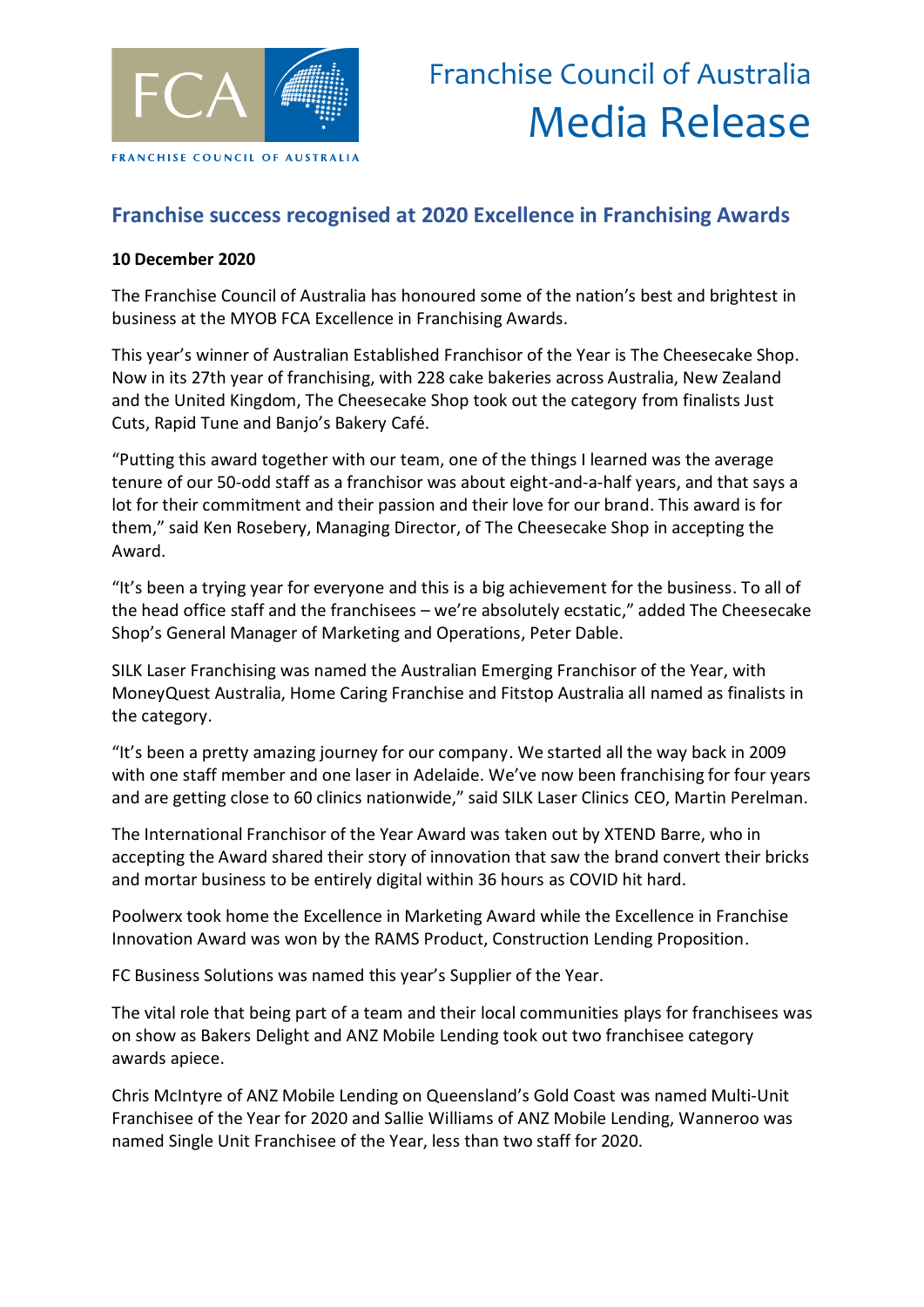

## Franchise Council of Australia Media Release

Andrew Toogood of Bakers Delight, Mount Gambier - Commercial Street won the Single Unit Franchisee, two or more staff Award while the Franchisee Community Responsibility and Contribution Award was won by Geoff and Jo Harrington of Bakers Delight, Southern Highlands, marking the second consecutive year the brand has taken home this Award.

"There are three main groups that I need to thank tonight. The first is my team of 18 people - without them, this wouldn't be possible. Secondly, the community of Mount Gambier. We're only a small regional centre and we get behind the town and they get behind us. Thirdly, the franchise team at Bakers Delight," said Andrew in his acceptance speech.

Field Manager of the Year was awarded to Phil Colburn of Poolwerx, while Wendy Donaldson of Narellan Pools was named Franchise Woman of the Year.

"The 2020 MYOB FCA Excellence in Franchising Awards showcase just some of the franchisors, franchisees and individuals who continue to make outstanding business contributions in extraordinary circumstances," said Franchise Council of Australia CEO, Mary Aldred.

"The achievements of all award winners and finalists in what has been an extremely difficult year for small business owners is truly remarkable."

"I congratulate winners and finalists on their exemplary performances, resilience in the face of adversity, and continued contributions to their franchise systems and communities."

A total of 12 Excellence in Franchising Awards were presented on the evening, which was proudly sponsored by MYOB.

- **ENDS** -

**Note: Full list of winners attached.**

**For more information, please contact:** Kim Coverdale, Communications Manager Franchise Council of Australia 1300 669 030 or [kim.coverdale@franchise.org.au](mailto:kim.coverdale@franchise.org.au)



*The Franchise Council of Australia is the peak industry body for the \$182 Billion Australian franchise sector representing franchisors, franchisees and suppliers/advisors. www.franchise.org.au*